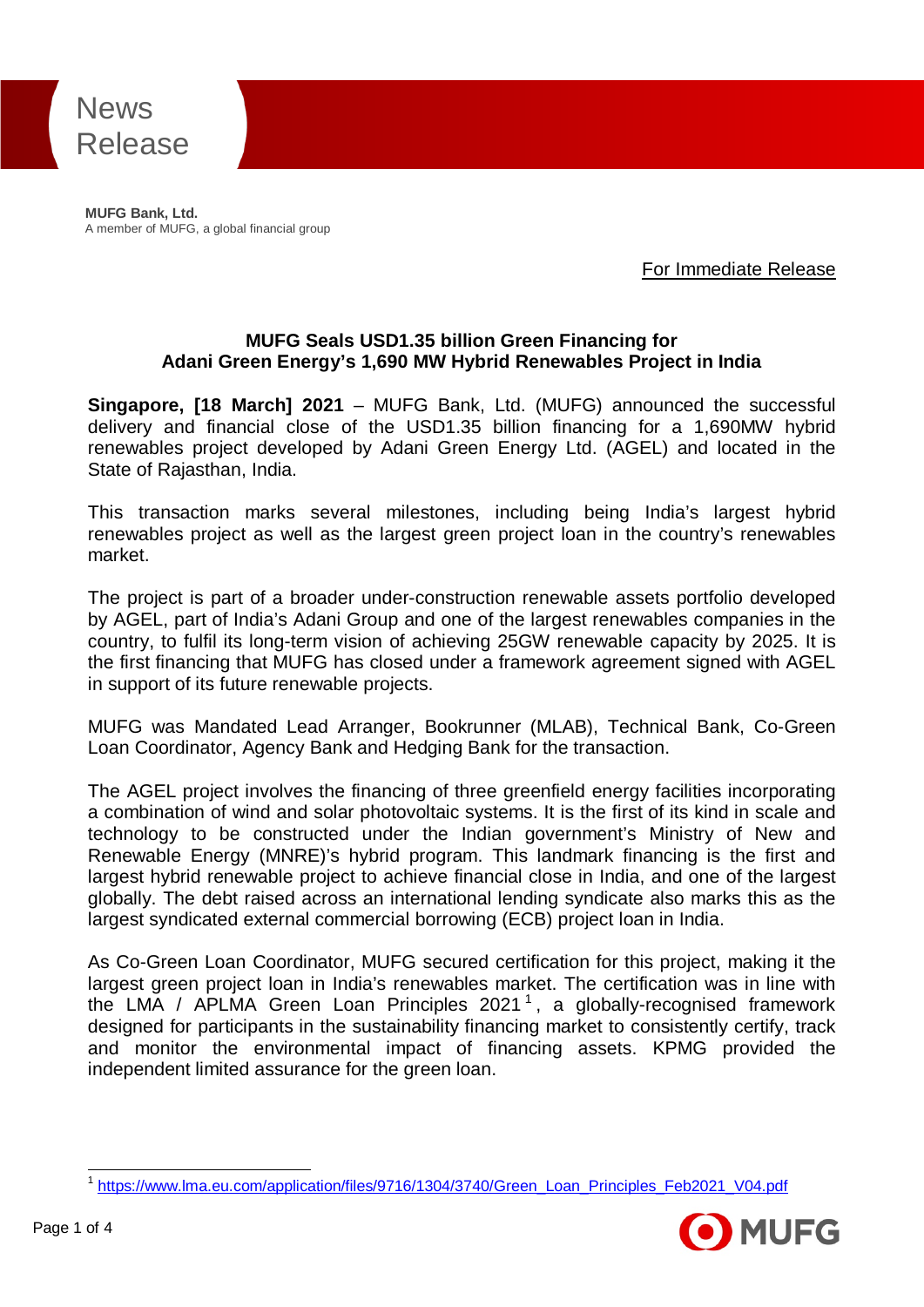# News Release

As Technical Bank, MUFG also coordinated an intensive due diligence exercise alongside the project's technical advisors and consultants on behalf of the international lenders in the financing.

MUFG's leading roles in these key areas underscore MUFG's market-leading project financing and sustainable financing capabilities as well as commitment towards partnering clients in their environmental, social and governance (ESG) objectives.

Mr. Shashank Joshi, Managing Director and Head of Global Corporate and Investment Banking, MUFG India said: "MUFG is delighted to partner Adani Green Energy's efforts to further strengthen the renewable energy footprint in India. Apart from being one of the largest global project financing transactions from India; the deal is invaluable as it attracts foreign debt capital to the growing Indian green energy sector. We are pleased to have added value to this deal by harnessing our global network as well as market-leading project finance expertise and structuring capabilities to work on delivering this successful financing."

Mr. Colin Chen, MUFG's Head of Structured Finance, Asia Investment Banking Division, said: "We congratulate Adani on the successful closing of India's largest greenfield hybrid transaction. As the growth of renewables accelerates globally, the introduction of hybrid energy in India is an exciting development for the renewables market. MUFG is honoured to have played a leading role in this landmark financing, leveraging our vast ESG expertise and project finance knowledge to execute this transaction successfully."

Mr. Vneet Jaain, CEO, AGEL said, "We see this as yet another validation of our execution ability in the renewable space. We are committed to producing the least expensive green electron and the pace and scale we have embarked on puts us well ahead on this path. We believe that establishing depth and diversity in our funding resources is critical for AGEL's vision to become the largest renewable player in the world. The banks that have committed to this strategic transaction, including MUFG, are our key partners in ensuring seamless access to global capital for our underlying renewable asset portfolio. The facility will also ensure capital recycling needs of the banks and make the same capital available for future projects of AGEL. This revolving nature of the facility will help AGEL to achieve its goal of a 25GW portfolio by 2025. In addition, it positions AGEL well to capture growth in the attractive Indian renewable sector."

\*\*\*\*\*\*\*\*\*\*\*\*\*\*\*\*\*\*\*\*\*\*\*\*\*\*\*\*\*\*\*\*\*\*\*\*\*\*\*\*\*\*\*\*\*\*\*\*\*\*\*\*\*\*\*\*\*\*\*\*\*\*\*\*\*\*\*\*\*\*\*\*\*\*\*\*\*\*\*\*\*\*\*\*\*\*\*\*\*\*\*\*\*\*\*\*\*\*\*

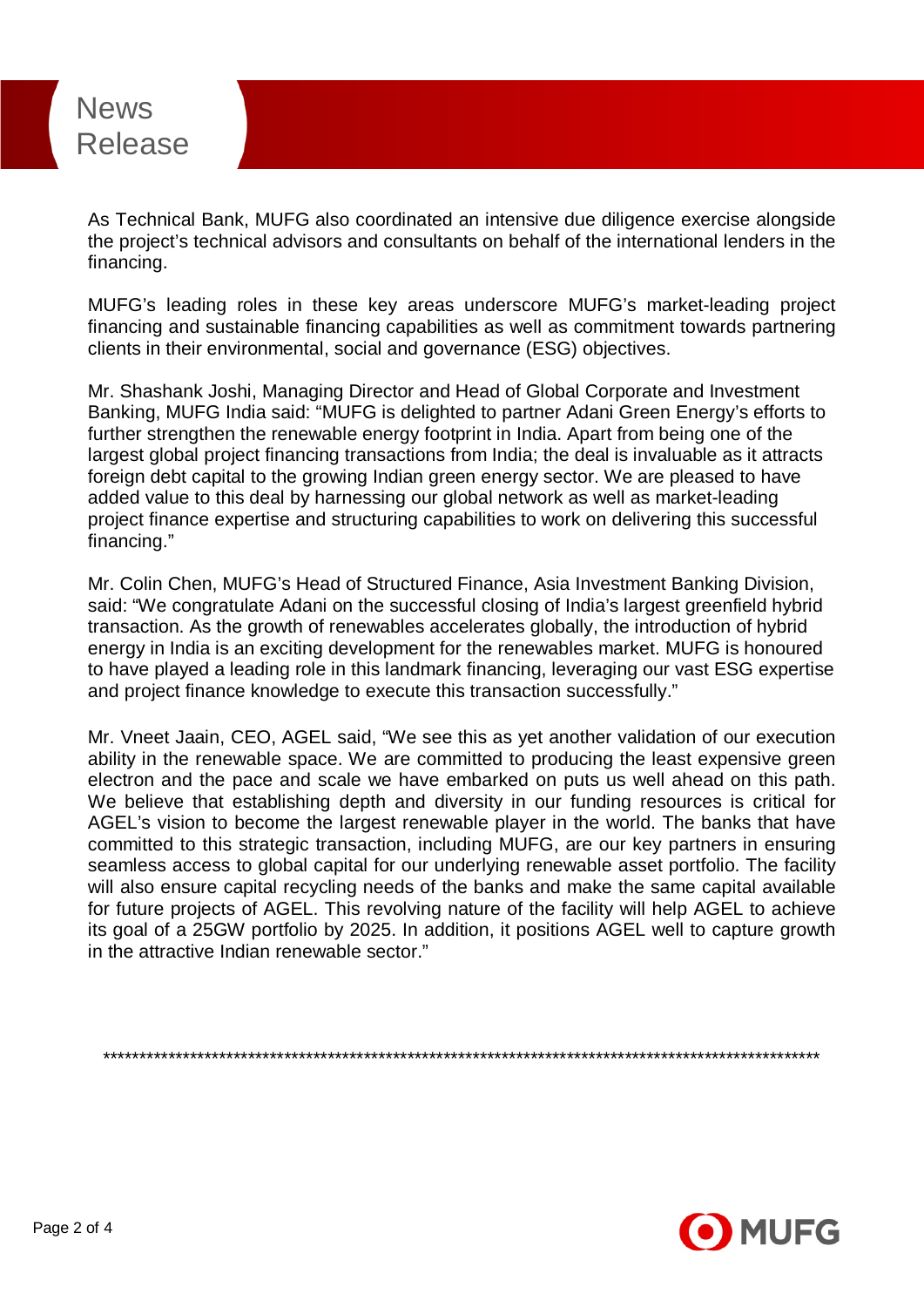## News Release

### **About MUFG**

Mitsubishi UFJ Financial Group, Inc. (MUFG) is one of the world's leading financial groups. Headquartered in Tokyo and with over 360 years of history, MUFG has a global network with around 2,600 locations in more than 50 markets. The Group has over 180,000 employees and offers services including commercial banking, trust banking, securities, credit cards, consumer finance, asset management, and leasing.

The Group aims to "be the world's most trusted financial group" through close collaboration among our operating companies and flexibly respond to all of the financial needs of our customers, serving society, and fostering shared and sustainable growth for a better world. MUFG's shares trade on the Tokyo, Nagoya, and New York stock exchanges.

MUFG Bank, Ltd. is Japan's premier bank, with a global network spanning more than 50 markets. Outside of Japan, the bank offers an extensive scope of commercial and investment banking products and services to businesses, governments and individuals worldwide.

In Asia, MUFG has a presence across 20 markets – Australia, Bangladesh, Cambodia, China, Hong Kong, Indonesia, India, South Korea, Laos, Malaysia, Mongolia, Myanmar, New Zealand, Pakistan, Philippines, Singapore, Sri Lanka, Taiwan, Thailand and Vietnam.

It has also formed strategic partnerships with some of the most prominent banks in Southeast Asia, further augmenting its unrivalled network across the region – VietinBank in Vietnam, Krungsri in Thailand, Security Bank in the Philippines and Bank Danamon in Indonesia.

#### **MUFG's Commitment to ESG Finance Projects**

As part of MUFG's ongoing mission towards partnering our clients and the community to achieve sustainable growth, it has committed a total sum of JPY20 trillion (USD188 billion) into sustainability-related financing by 2030. Its banking subsidiary, MUFG Bank, has also set up a JPY100 billion renewable energy fund in 2021 to invest in projects that will help meet the bank's electricity needs in a sustainable manner.

MUFG is also a global leader in renewable generation projects and has also been ranked top lead arranger in Bloomberg's league tables for clean energy financing for six of the past eight years. In Asia Pacific outside Japan, MUFG has facilitated milestones such as the first green certification of a project loan in India for Softbank's solar park in Rajasthan as well as the world's first ESG-linked US private placement for Sydney Airport.